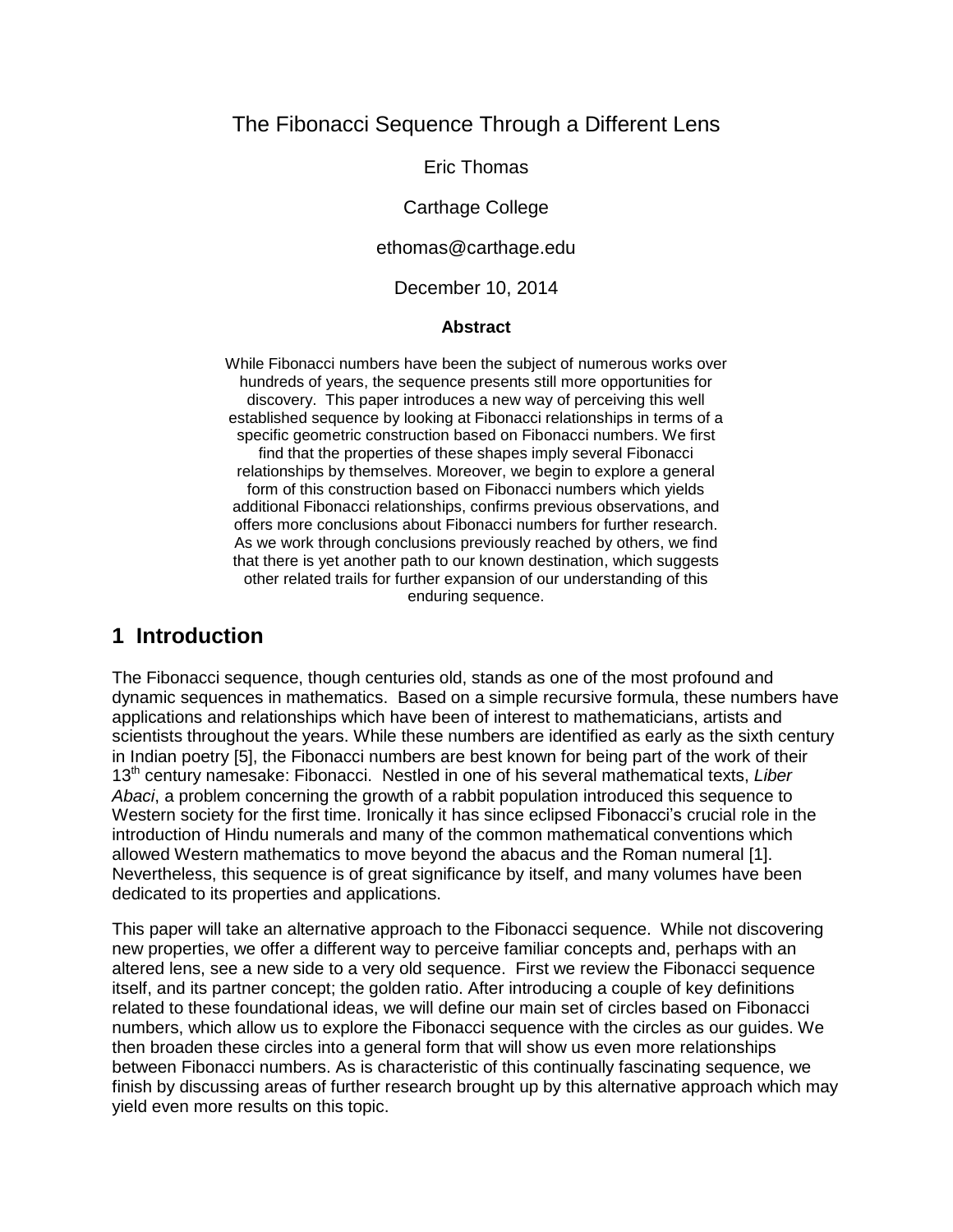# **2 Definitions and Development**

To begin a more thorough treatment of this famous sequence, we first review a definition of the sequence itself.

**Definition 1** The **Fibonacci Sequence** is the sequence of numbers beginning with  $F_0 = 0$  and  $F_1 = 1$  where the *n*th term, denoted  $F_n$ , is  $F_n = F_{n-1} + F_{n-2}$  for  $n \ge 2$ .

In order to get an idea as to what this sequence looks like, Figure 1 presents the first 10 elements of the Fibonacci sequence. This sequence can continue to an infinite number of terms and interesting patterns do appear as we add more terms. [1]

As we proceed, we also find that the Fibonacci sequence goes hand-in-hand with a concept which comes from Ancient Greece known as the golden ratio. Here we denote the golden ratio as  $\phi$  and define it as follows.

|  | <b>Definition 2</b> The Golden Ratio ( $\phi$ ) is the positive solution of $x^2 - x$               |
|--|-----------------------------------------------------------------------------------------------------|
|  | $1 = 0$ or $x = 1 + \frac{1}{x}$ and is expressed as $\frac{1+\sqrt{5}}{2}$ or approximately 1.618. |

Note that this definition can quickly lead us towards a few conclusions about the golden ratio such as the fact that the number  $(-\phi)^{-1} = \frac{1-\sqrt{5}}{2}$  $\frac{1}{2}$  is the second solution of the polynomial used in Definition 2, and the equation  $\phi = 1 + \frac{1}{4}$  $\frac{1}{\phi}$  is true. One way in which we can see the close relationship between the golden ratio and Fibonacci numbers is by showing that the golden

ratio can be expressed in terms of the Fibonacci numbers. Specifically we can write  $\phi = \frac{(F_0 + F_2) + F_2 \sqrt{5}}{2}$  $\frac{1}{2}e^{j+F_2\sqrt{5}}$  and further show that  $\phi^n = \frac{(F_{n-1}+F_{n+1})+F_{n+1}\sqrt{5}}{2}$  $\frac{2^{(1)^T F n+1^S S}}{2}$ . The proof of this fact is not within the scope of this paper, but it is sufficient to say that this number is key to our understanding of the Fibonacci numbers.

Another concept that will be useful for an understanding of Fibonacci numbers and the golden ratio is the linear fractional transformation. In general the linear fractional transformation is defined as follows.

**Definition 3** A **linear fractional transformation** (LFT) is any function *T* written in the form of

$$
T(z) := \frac{az + b}{cz + d}
$$

where *a*, *b*, *c*, and *d* are complex numbers with  $ad - bc \neq 0$  [3].

While there are many properties of LFT's, the most useful property presently is that  $T(z)$  will map circles and lines to circles or lines. More formally, the latter property can be written in terms of S, the set of circles and lines in the complex plane. If  $C \in S$ , then  $T(C)$  is also an element of S [3].

With this definition in mind, let us find our own specific LFT. We can break up the general form of a continued fraction with the function  $t(z)$  defined as  $t(z) = 1 + \frac{1}{z}$  $\frac{1}{z}$ . Let *t* be

| 4  | 3  |  |
|----|----|--|
| 5  | 5  |  |
| 6  | 8  |  |
| 7  | 13 |  |
| 8  | 21 |  |
| 9  | 34 |  |
| 10 | 55 |  |
|    |    |  |

 $F_n$ 

 $\mathbf{1}$ 

1

 $\overline{2}$ 

n  $\mathbf{1}$ 

 $\overline{c}$ 

R

Figure 1: The first 10 numbers of the Fibonacci sequence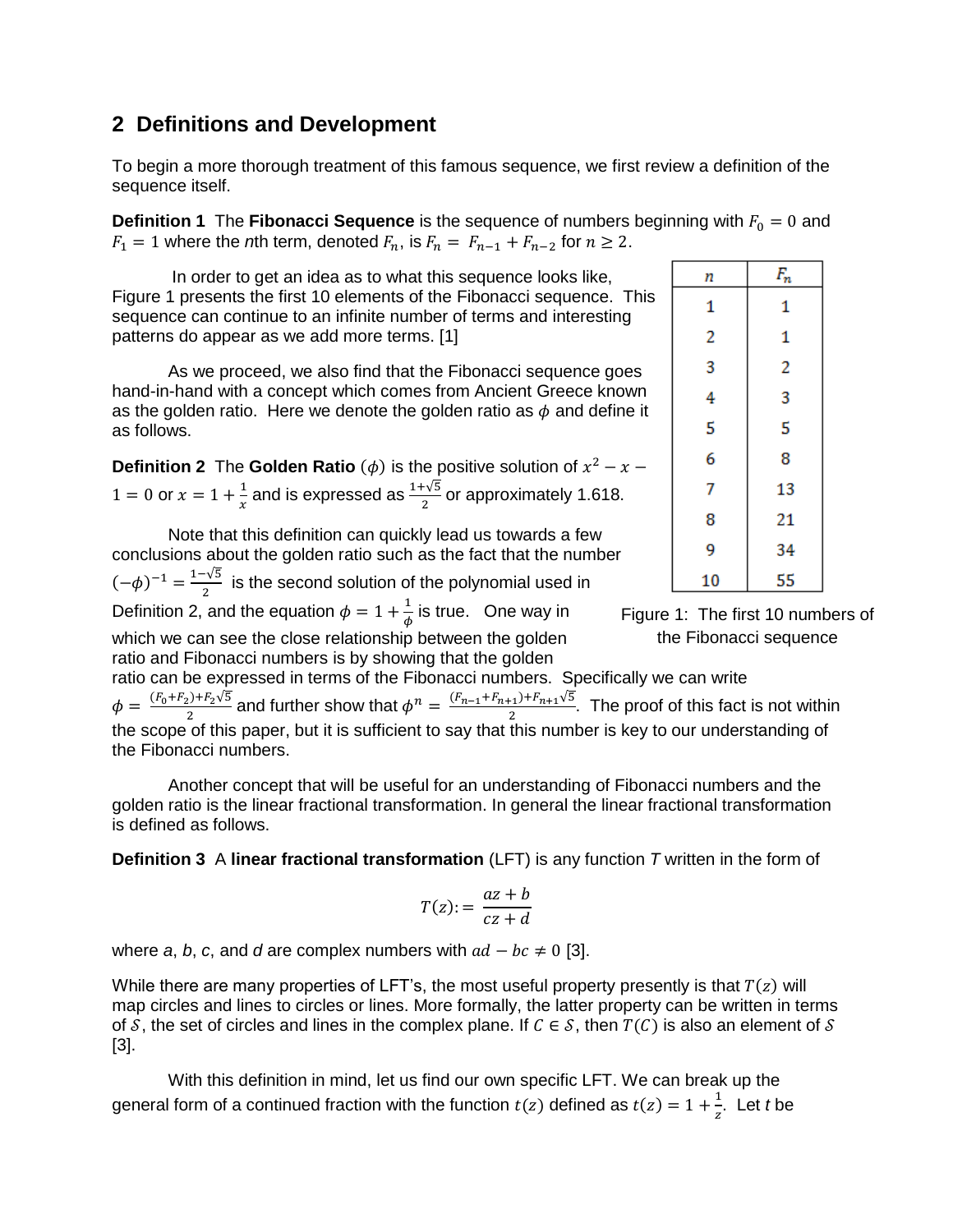composed by itself. If we compose *t* by itself once, we find  $t(t(z)) = t^2(z) = 1 + \frac{1}{z}$  $1+\frac{1}{4}$ z . As we repeat this process  $n-1$  times to get  $t^n(z)$ , we find that we can simplify  $t^n(z)$  to the function

$$
T_n(z) = \frac{F_{n+1}z + F_n}{F_n z + F_{n-1}}.
$$

Using induction, we can definitively show that  $t^n(z) = T_n(z)$ . Thus  $t^n(z) = T_n(z)$  is our linear fractional transformation based on Fibonacci numbers.

With these concepts in hand, we can begin to examine a specific construction of circles which involves these concepts. Let  $\pi_n$  be the circle having a center point of  $\binom{F_{n+1}}{}$  $/_{F_n}$ , <sup>1</sup>  $\sqrt{2F_n^2}$ and a radius of  $^{\rm 1}$  $\sqrt{2F_n^2}$  when  $F_n \neq 0$ . In the case where  $F_n = 0$ , let  $\pi_n$  be

$$
\{\pi_n = z : Im(z) = F_{n+1}^2\} \cup \infty.
$$

Since  $F_n = 0$  implies  $n = 0$ , we can let  $\{\pi_0 = z: Im(z) = 1\} \cup \infty$  or the line  $Im(z) = 1$ . This produces an infinite number of circles, whose first few circles are illustrated below.



Since these circles are derived from Fibonacci numbers, we can find relationships between Fibonacci numbers based solely on these circles. As it happens we can also learn about these circles with our function  $T_n(z)$ , since we can recreate these circles by mapping points along the horizontal line to points on the circles. It is from this relationship that we will receive even more conclusions about Fibonacci numbers.

#### **3 Results**

The first few Fibonacci relationships we find need only to be determined by the geometry of the circles  $\pi_n$ . However, we will first prove our first relationship by induction based on what we know of Fibonacci numbers so far to verify our conclusion and compare these methods.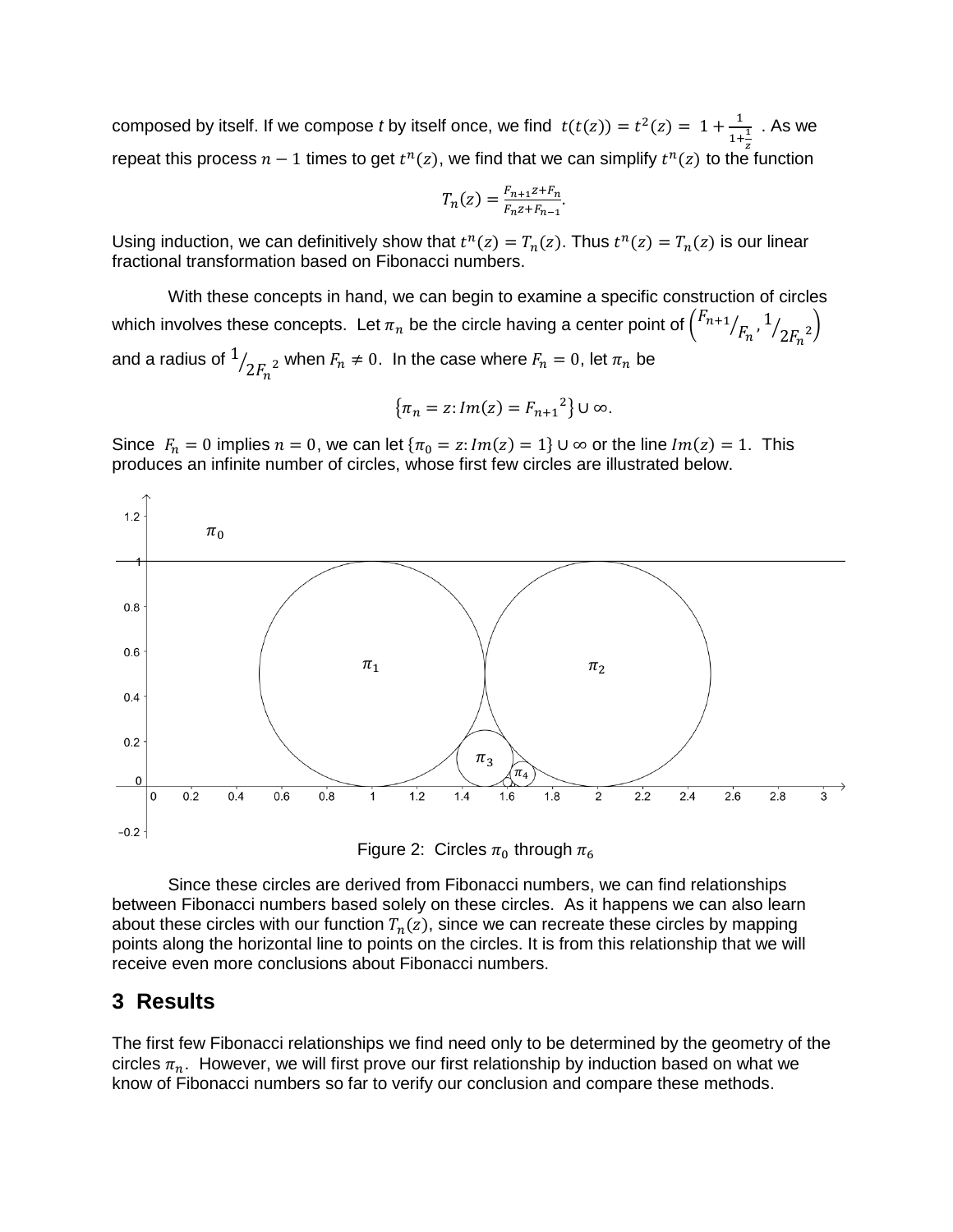**Proposition 4** For Fibonacci numbers  $F_n$ ,  $F_{n+1}^2 - F_{n+2}F_n = (-1)^n$ , when  $n \in \mathbb{W}$ .

*Proof.* Because  $F_1^2 - F_2F_0 = 1 - 0 = (-1)^0$ , and  $F_2^2 - F_3F_1 = 1 - 2 = (-1)^1$  we may assume that  $F_{k+1}{}^2 - F_{k+2}F_k = (-1)^k$  for some  $k \ge 0$ . By Definition 1 we compute that

$$
F_{k+2}^2 - F_{k+3}F_{k+1} = (F_{k+1} + F_k)^2 - (F_{k+2}F_{k+1} + F_{k+1}^2)
$$
  
\n
$$
= F_{k+1}^2 + 2F_{k+1}F_k + F_k^2 - (F_{k+2}F_{k+1} + F_{k+1}^2)
$$
  
\n
$$
= 2F_{k+1}F_k + F_k^2 - F_{k+2}F_{k+1}
$$
  
\n
$$
= 2F_{k+1}F_k + F_k^2 - (F_{k+1}^2 + F_{k+1}F_k)
$$
  
\n
$$
= F_{k+1}F_k + F_k^2 - F_{k+1}^2
$$
  
\n
$$
= F_k(F_{k+1} + F_k) - F_{k+1}^2
$$
  
\n
$$
= (-1)(F_{k+1}^2 - F_kF_{k+2})
$$
  
\n
$$
= (-1)^{k+1}
$$

Thus we conclude that  $F_{n+1}^2 - F_{n+2}F_n = (-1)^n$  for  $n \in \mathbb{W}$  by induction.

While this relationship is true simply based on the definition of a given Fibonacci number, it is also shown by  $\pi_n$ . Notice that  $\pi_n$  is tangent to both  $\pi_{n+1}$  and  $\pi_{n+2}$ . In general, if two circles with center points  $(a, b)$  and  $(c, d)$ , where points *b* and *d* are positive, are tangent to each other and both are tangent to the x-axis, then we can state that  $(a - c)^2 = 4bd$  based on the Pythagorean theorem. For the circles described by  $\pi_n$  this implies both the equations

$$
\left(\frac{F_{n+1}}{F_n} - \frac{F_{n+2}}{F_{n+1}}\right)^2 = \frac{1}{F_n^2 F_{n+1}^2},\qquad(1)
$$

based on  $\pi_n$  being tangent to  $\pi_{n+1}$  at the primary tangent point, and

$$
\left(\begin{matrix}F_{n+1}/\end{matrix}_{F_n}-\begin{matrix}F_{n+3}/\end{matrix}_{F_{n+2}}\right)^2=\mathbf{1}_{F_n^{-2}F_{n+2}^{-2}},
$$

based on  $\pi_n$  being tangent to  $\pi_{n+2}$  at the secondary tangent point. These two equations further lead to the conclusions that

$$
(F_{n+1}^2 - F_{n+2}F_n)^2 = 1
$$
 and  $(F_{n+1}F_{n+2} - F_{n+3}F_n)^2 = 1$ .

While this essentially strikes upon the relationship proved in Proposition 4, we are still only left with the conclusion that  $F_{n+1}{}^2 - F_{n+2}F_n = \pm 1$ . Upon closer examination of the graph, we find that the sign of  $\pm 1$  is determined by the difference in x-coordinates between the centers of the tangent circles. If  $\pi_n$  is to the left of  $\pi_{n+1}$ , then we must have a negative sign, since the center of  $\pi_n$  is less than the center of  $\pi_{n+1}$ . If  $\pi_n$  is to the right of  $\pi_{n+1}$ , the opposite is true. We can immediately see from Figure 1, that if  $\pi_n$  is to the left of  $\pi_{n+1}$ , then *n* is even, and that if  $\pi_n$  is to the right of  $\pi_{n+1}$ , *n* is odd. Therefore we can tell that  $F_{n+1}{}^2 - F_{n+2}F_n = (-1)^n$ . As a bonus, we also tell that  $F_{n+1}F_{n+2} - F_{n+3}F_n = (-1)^n$ , by similar reasoning.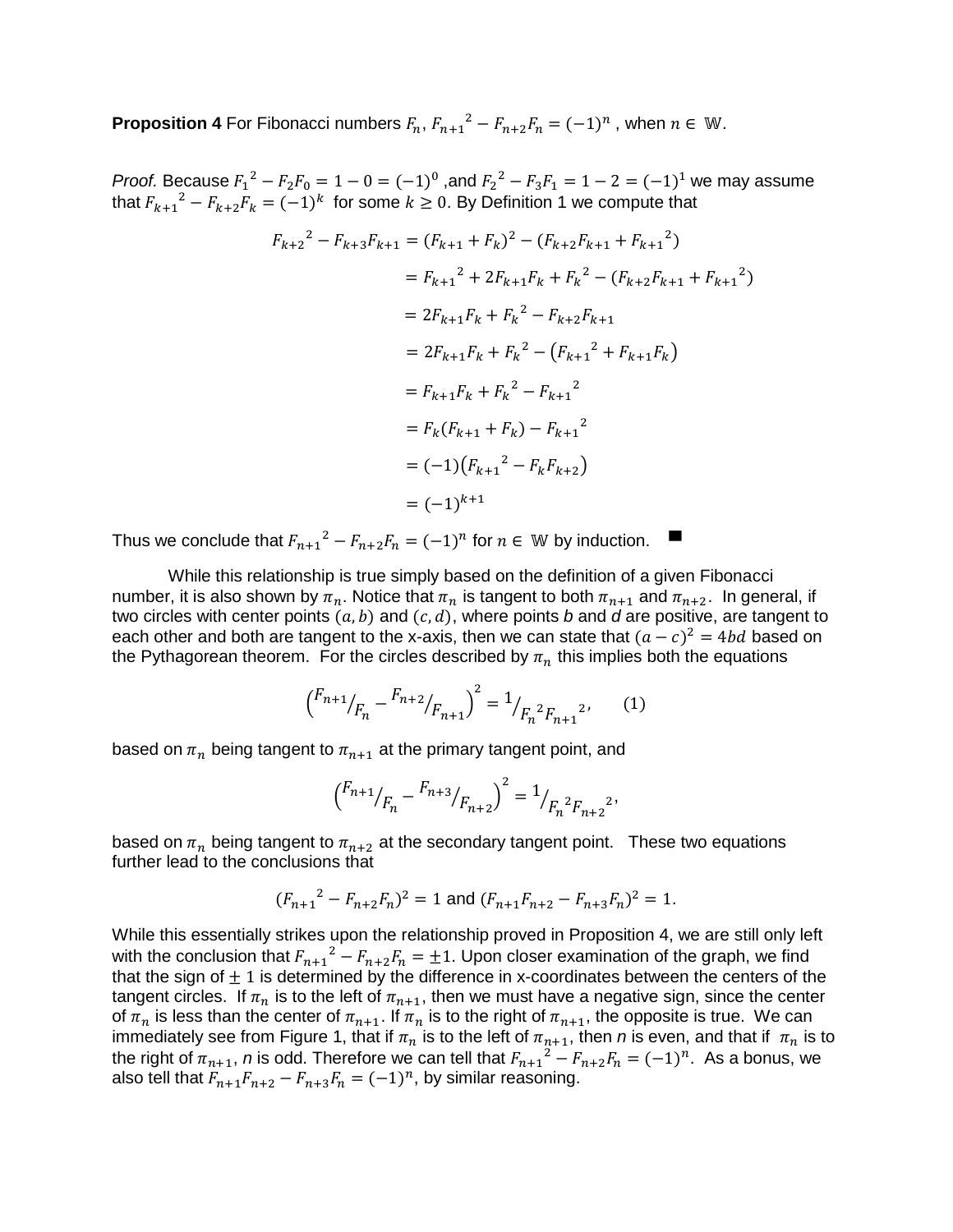This result directly contributes to another conclusion we can reach just through  $\pi_n$ . Specifically Equation (1) can lead us to the conclusion that  $\binom{F_{n+1}}{}$  $/_{F_n}) \rightarrow \phi$ . For a complete proof we will start by observing a key property of  $\,\big(\vphantom{F}^{F_{n+1}}\,$  $\langle F_n \rangle$ . Recall the function  $t(z)$  we previously described as  $t(z) = 1 + \frac{1}{z}$  $\frac{1}{z}$ . We have already seen that  $t^n(z) = T_n(z)$ . However as we calculate  $t^n(1)$  at various points we can also quickly see that it is calculating ratios of Fibonacci numbers. For example,  $t(1) = 1 + \frac{1}{10}$  $\frac{1}{1+1} = \frac{3}{2}$  $\frac{3}{2}$ ,  $t^2(1) = 1 + \frac{1}{1+1}$  $1+\frac{1}{1}$ 1+1  $=\frac{5}{3}$  $\frac{5}{3}$ , and  $t^3(1) = 1 +$ 1  $1 + \frac{1}{1}$  $1+\frac{1}{1}$ 1+1  $=\frac{8}{7}$  $\frac{6}{5}$ . As we calculate these results we see that each result can be restated in terms of the previous result so that  $t^2(1) = 1 + \frac{1}{2}$  $\frac{1}{1+\frac{1}{1+\cdots}}$ 1+1  $= 1 + \left(\frac{3}{2}\right)$  $\left(\frac{3}{2}\right)^{-1} = \frac{5}{3}$  $\frac{5}{3}$  and  $t^3(1) = 1 + \frac{1}{1 + \frac{1}{1 + \dots}}$  $\frac{1}{1+\frac{1}{1+\frac{1}{1+\frac{1}{1+\frac{1}{1+\frac{1}{1+\frac{1}{1+\frac{1}{1+\frac{1}{1+\frac{1}{1+\frac{1}{1+\frac{1}{1+\frac{1}{1+\frac{1}{1+\frac{1}{1+\frac{1}{1+\frac{1}{1+\frac{1}{1+\frac{1}{1+\frac{1}{1+\frac{1}{1+\frac{1}{1+\frac{1}{1+\frac{1}{1+\frac{1}{1+\frac{1}{1+\frac{1}{1+\frac{1}{1+\frac{1}{1+\frac{1}{1+\frac{1}{1+\frac{1}{1+\frac{1}{1+\frac{1}{1+\frac{1}{1+\frac{1}{1+\frac{1$  $1+\frac{1}{1+1}$  $= 1 +$ 

 $\left(\frac{5}{2}\right)$  $\left(\frac{5}{3}\right)^{-1} = \frac{8}{5}$  $\frac{8}{5}$ . This pattern can be generalized to  $\frac{F_{n+2}}{F_{n+1}} = 1 + \left(\frac{F_{n+1}}{F_n}\right)$  $\binom{n+1}{F_n}^{-1}$ which we can show as

$$
\frac{F_{n+2}}{F_{n+1}} = \frac{(F_{n+1} + F_n)}{F_{n+1}} = 1 + \left(\frac{F_{n+1}}{F_n}\right)^{-1}
$$
 (2)

from Definition 1.

**Proposition 5** For Fibonacci numbers  $F_n$ ,  $\binom{F_{n+1}}{F_n}$  $\mathcal{N}_{F_n}$ ) →  $\phi$ , when  $n \in \mathbb{N}$ .

*Proof.* First, we can show that Equation (1) implies that  $\binom{F_{n+1}}{F_n}$  $\langle F_n \rangle$  is contractive. By the definition of a contractive sequence, a contractive sequence  $(x_n)$  will satisfy  $|x_{n+2}-x_{n+1}|\leq 1$  $C|x_{n+1} - x_n|$  where  $0 < C < 1$  [4]. By Equation (1) we can state that  $\left| \begin{matrix} F_{n+2} \end{matrix} \right|$  $\frac{1}{F_{n+1}} - \frac{F_{n+1}}{F_n}$  $/_{F_n}$  = 1  $/_{F_n F_{n+1}}.$  As a result of this equality, our proof can now rest on the relationship between  $\mathit{F}_n \mathit{F}_{n+1}$ and  $F_{n+1}F_{n+2}$ . By the Definition 1 we calculate

$$
F_{n+1}F_{n+2} = F_{n+1}^2 + F_{n+1}F_n \ge 2F_{n+1}F_n,
$$

where  $n$  is a whole number, and by implication conclude that  $\ ^1$  $\sqrt{F_{n+1}F_{n+2}} \leq \frac{1}{2F_nF_{n+1}}$ . Thus

$$
\left| \frac{F_{n+3}}{F_{n+2}} - \frac{F_{n+2}}{F_{n+1}} \right| = \frac{1}{F_{n+1}F_{n+2}} \le \frac{1}{2F_nF_{n+1}} = \frac{1}{2}\left| \frac{F_{n+2}}{F_{n+1}} - \frac{F_{n+1}}{F_n} \right|
$$

and we conclude  $\binom{F_{n+1}}{F_{n+1}}$  $\langle F_n^{} \rangle$  is contractive by the definition of a contractive sequence. This conclusion then implies that  $\binom{F_{n+1}}{F_{n+1}}$  $\left/\mathit{F}_{\mathit{n}}\right)$  is a convergent sequence.

To determine that  $\binom{F_{n+1}}{F_{n+1}}$  $\langle \mathbf{F}_n \rangle \rightarrow \phi$ , we can pass to the limit using Equation (2). Since we know that  $\binom{F_{n+1}}{F_{n+1}}$  $\mathcal{N}_{F_n} \big) \to x$ , we also that  $\binom{F_{n+2}}{F_n}$  $\left/\mathit{F}_{n+1}\right) \rightarrow x$ . By Equation (2), this implies

$$
x=1+(x)^{-1}
$$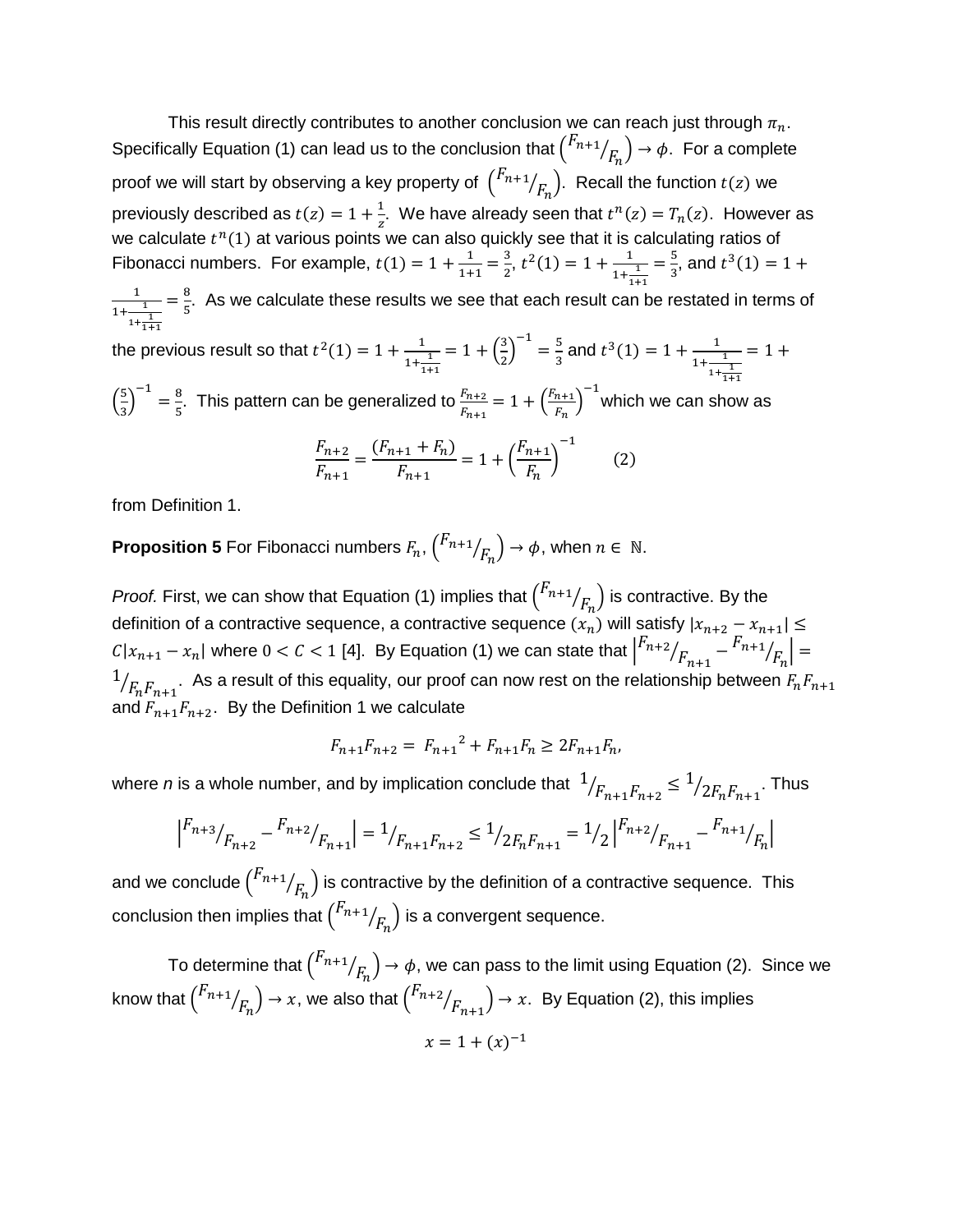which by Definition 2 means  $x = \phi$ . Note that since  $F_n \geq 0$  and  $\frac{F_{n+1}}{F_n} > 0$  while *n* is a whole number, x must be positive. This fact eliminates the second option of Definition 2 that  $x =$  $(-\phi)^{-1}$ . Therefore  $\binom{F_{n+1}}{F_n}$  $\mathcal{O}_{F_n}$ )  $\rightarrow \phi$  for  $n \in \mathbb{N}$ .

At this point, we can proceed to examine the circles through  $T_n(z)$ . As mentioned before, the function  $T_n(z)$ , being a linear fractional transformation, will map all points on a line or circle to a line or circle. In this case, we take points along the line  $Im(z) = 1$ , map them to  $T_n(z)$ , map them again to  $T_n(T_n(z))$ , and so on, to produce the same circles as  $\pi_n.$  However this process only recreates  $\pi_n$  exactly when *n* is even. When *n* is odd, then the circles of  $T_n(z)$ alternate on the positive and negative sides of the x-axis while retaining the same x-coordinate and radius. So for example, Figures 3 and 4 show the circles mapped from the line  $Im(z) = 1$ by  $T_1(z)$  and  $T_2(z)$ .



Figure 3: The first 6 circles from the line  $Im(z) = 1$  using  $T_1(z)$ 

Figure 4: The first 4 circles from the line  $Im(z) = 1$  using  $T_2(z)$ 

In fact, we find not only that this principle holds true, but that if we number the circles according to the number of times  $T_1(z)$  was composed from  $Im(z) = 1$ ,  $T_n(z)$  should map the mth circle to the  $m + n$ th circle, with the sign of the y-coordinate dependent on  $(-1)^n$ .

Before we explore the implications of this map, let us establish some Fibonacci principles we will need later.

**Proposition 6** For Fibonacci numbers  $F_n$ ,  $F_{n+x} = F_{n+1}F_x + F_nF_{x-1}$ , when  $n \in \mathbb{W}$  and  $x \in \mathbb{N}$ .

*Proof.* Since  $F_{n+1} = F_{n+1}F_1 + F_nF_0 = F_{n+1}$ ,  $F_{n+2} = F_{n+1}F_2 + F_nF_1 = F_{n+2}$ , and  $F_{n+3} = F_{n+1}F_3 + F_nF_2$  $F_nF_2 = F_{n+1} + (F_{n+1} + F_n) = F_{n+1} + F_{n+2} = F_{n+3}$ , let us assume that  $F_{n+i} = F_{n+1}F_i + F_nF_{i-1}$  for all  $1 \le i \le k, k \in \mathbb{N}$ . Then we compute

$$
F_{n+k+1} = F_{n+k} + F_{n+k-1}
$$
  
=  $F_{n+1}F_k + F_nF_{k-1} + F_{n+1}F_{k-1} + F_nF_{k-2}$   
=  $F_{n+1}(F_k + F_{k-1}) + F_n(F_{k-1} + F_{k-2})$   
=  $F_{n+1}F_{k+1} + F_nF_k$ .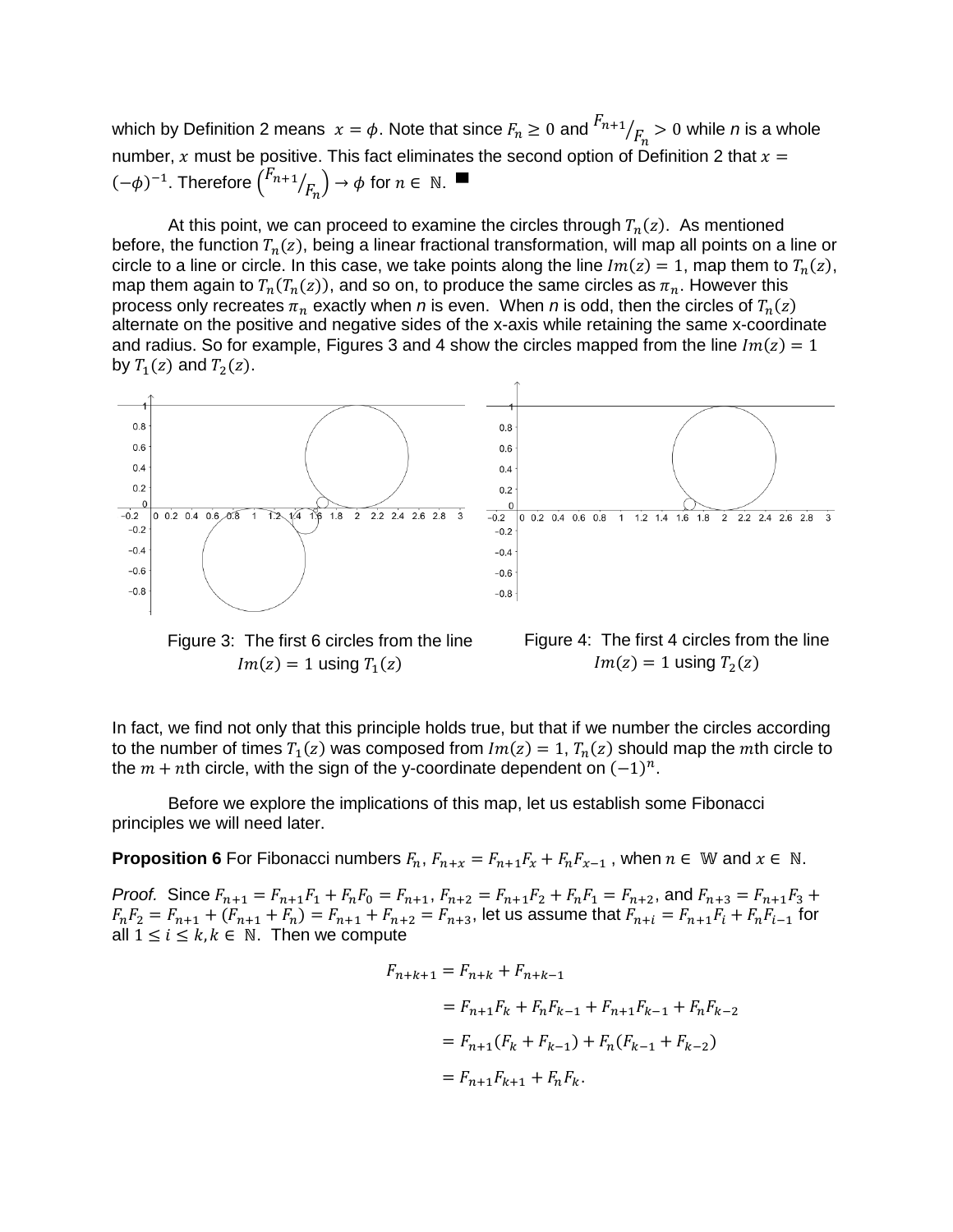Thus by strong induction,  $F_{n+x} = F_{n+1}F_x + F_nF_{x-1}$  for  $n \in \mathbb{W}$  and  $x \in \mathbb{N}$ .

**Proposition 7** For Fibonacci numbers  $F_n$ ,  $F_{n+x}F_{n-1} - F_{n+x-1}F_n = (-1)^n F_x$ , when  $n \in \mathbb{W}$  and  $x \in \mathbb{N}$ .

*Proof.* Since we have already shown  $F_{n+1}F_{n-1} - F_n^2 = (-1)^n F_1$  in Proposition 5, let us assume  $F_{n+i}F_{n-1} - F_{n+i-1}F_n = (-1)^n F_i$  for all  $1 \le i \le k, k \in \mathbb{N}$ . Then we compute

$$
(-1)^n F_{k+1} = (-1)^n F_k + (-1)^n F_{k-1}
$$
  
=  $F_{n+k} F_{n-1} - F_{n+k-1} F_n + F_{n+k-1} F_{n-1} - F_{n+k-2} F_n$   
=  $F_{n-1} (F_{n+k} + F_{n+k-1}) - F_n (F_{n+k-1} + F_{n+k-2})$   
=  $F_{n-1} F_{n+k+1} - F_n F_{n+k}$ 

Thus by strong induction,  $F_{n+x}F_{n-1} - F_{n+x-1}F_n = (-1)^n F_x$  for  $n \in \mathbb{W}$  and  $x \in \mathbb{N}$ .

Now we are ready to observe our first fact about  $\pi_n$  based on  $T_n(z)$ . Namely we can determine at what point  $\pi_n$  is tangent to  $\pi_{n+1}$  or the primary tangent point of  $\pi_n$ . While it is simple enough to observe that  $\pi_1$  is tangent to  $\pi_2$  at  $(3)$  $/_{2}$  ,  $^{1}$  $\mathcal{O}_2$ ), it takes a little more time to determine all other primary tangent points. We could muddle through Fibonacci relationships using the center points and radii, but here it is instead preferable to use  $T_n(z)$ . While almost all other points on these circles shift around in more complicated ways when mapped using  $T_n(z)$ , the one kind of point that will always map reliably is the point where the circles are tangent. For example, we can see in Figure 4, the primary tangent point of  $\pi_n$  maps to the primary tangent point of  $\pi_{n+2}$  using  $T_2(z)$ . We could also show a similar result for  $T_1(z)$  where the primary tangent point maps to the next primary tangent point, if we modify for the alternating signs of the circles.



Figure 5: Using  $T_2(z)$ , A maps to B maps to C, while D maps to E

If we use  $T_2(z)$  to find the points where the circles are tangent, we find that, with the first few circles, the primary point of  $\pi_n$  is at  $\big(\begin{smallmatrix} F_{2n+2} \end{smallmatrix}$  $\sqrt{F_{2n+1}}$ , 1  $\sqrt{F_{2n+1}}$ ). Geometrically, this solution is consistent with the centers and radii of the tangent circles since it can be found on both  $\pi_n$  and  $\pi_{n+1}$ . While details are not included here, we found this is to be true using the distance formula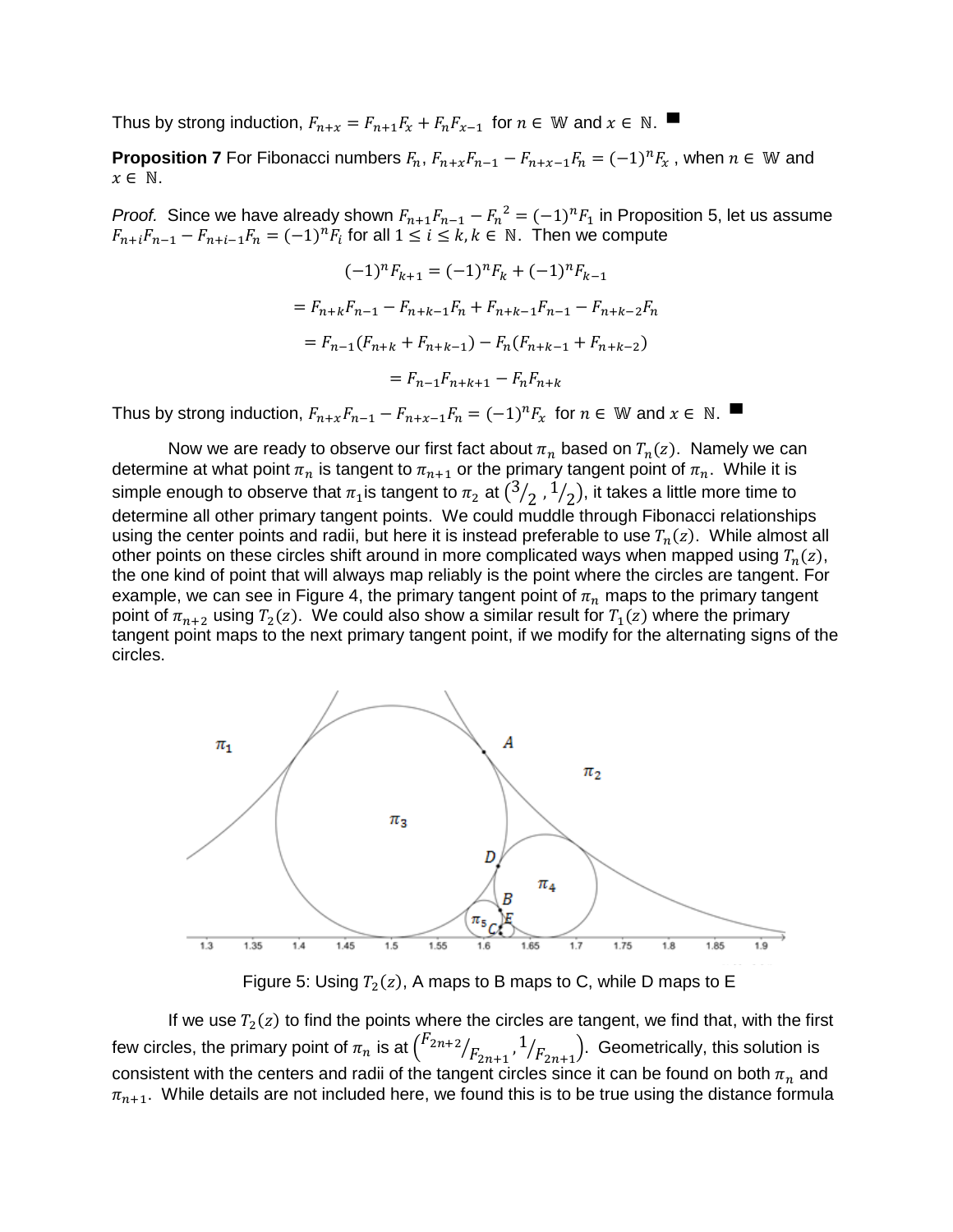for each circle which required Proposition 8 and the Fibonacci relationship  $F_{2n+1} = F_{n+1}^2 + F_n^2$ , found in Lehmann or derived from Proposition 7. Thus we can conclude that

$$
\left(\frac{F_{2n+2}}{F_{2n+1}}, 1/\frac{F_{2n+1}}{F_{2n+1}}\right)
$$
 is the primary tangent point of  $\pi_n$ .

A second result of this relationship is that a given primary tangent point will map to the primary tangent point for any  $T_n(z).$  To show that this is true, a couple more propositions will be required.

**Proposition 8** For Fibonacci numbers  $F_n$ ,  $F_{2x+2n+2}F_{2n+1} - F_{x+2n+2}F_{x+2n+1} = F_{x+1}F_x$ , when  $n, x \in \mathbb{W}$ .

*Proof.* Since  $F_{0+2n+2}F_{2n+1} - F_{0+2n+2}F_{0+2n+1} = F_{2n+2}F_{2n+1} - F_{2n+2}F_{2n+1} = F_1F_0$ , and  $F_{2+2n+2}F_{2n+1} - F_{1+2n+2}F_{1+2n+1} = F_{2n+4}F_{2n+1} - F_{2n+3}F_{2n+2} = (-1)^{2n+2}F_2 = 1 = F_2F_1$ by Proposition 8, let us assume  $F_{2k+2n+2}F_{2k+1} - F_{k+2n+2}F_{k+2n+1} = F_{k+1}F_k$  for some  $k \in \mathbb{N}$ . We then compute

$$
F_{2k+2n+4}F_{2k+1} - F_{k+2n+3}F_{k+2n+2} =
$$
  

$$
F_{2k+2n+4}F_{2n+1} - F_{2k+2n+3}F_{2n+2} + F_{2k+2n+3}F_{2n+2} - F_{k+2n+3}F_{k+2n+2} =
$$
  

$$
(-1)^{2n+2}F_{2k+2} + F_{2k+2n+3}F_{2n+2} - F_{k+2n+3}F_{k+2n+2},
$$

by Proposition 7. We can further compute

$$
(-1)^{2n+2}F_{2k+2} + F_{(k+2n+3)+k}F_{2n+2} - F_{k+2n+3}F_{k+(2n+2)} =
$$
  

$$
F_{2k+2} + (F_{k+1}F_{k+2n+3} + F_kF_{k+2n+2})F_{2n+2} - F_{k+2n+3}(F_{k+1}F_{2n+2} + F_kF_{2n+1})
$$

by Proposition 6. We then simplify this statement and compute

$$
F_{2k+2} + F_k(F_{2n+2}F_{k+2n+2} - F_{2n+1}F_{k+2n+3}) =
$$
  

$$
F_{2k+2} + -F_k(-1)^{2n+2}F_{k+1} =
$$
  

$$
F_{2k+2} - F_kF_{k+1} = F_{k+2}F_{k+1}
$$

using Proposition 7 then Proposition 6. Thus  $F_{2x+2n+2}F_{2n+1} - F_{x+2n+2}F_{x+2n+1} = F_{x+1}F_x$  for  $n, x \in \mathbb{W}$  by induction.  $\blacksquare$ 

**Proposition 9** For Fibonacci numbers  $F_n$ ,  $F_{2x+n+1}^2 + F_n^2 = F_{2x+2n+1}F_{2x+1}$ , when  $n, x \in \mathbb{W}$ .

*Proof.* Using Proposition 7 we can first state

$$
F_{2x+n+1}^2 + F_n^2 = (F_{2x+n+2}F_{2x+n} - (-1)^{2k+n+1}) + (F_{n+1}F_{n-1} - (-1)^n).
$$

We further compute

$$
F_{2x+n+2}F_{2x+n} - (-1)^{2k+n+1} + F_{n+1}F_{n-1} - (-1)^n = F_{2x+n+2}F_{2x+n} + F_{n+1}F_{n-1} - (-1)^n(-1+1)
$$

$$
= F_{2x+n+2}F_{2x+n} + F_{n+1}F_{n-1}
$$

$$
= F_{2x+n+2}F_{2x+n} + (-F_{n+1}F_{n-1}(-1)^{2k+1})
$$

$$
= F_{2x+n+2}F_{2x+n} + (-F_{n-1}(F_{2x+n+2}F_{2x} - F_{2x+n+1}F_{2x+1}))
$$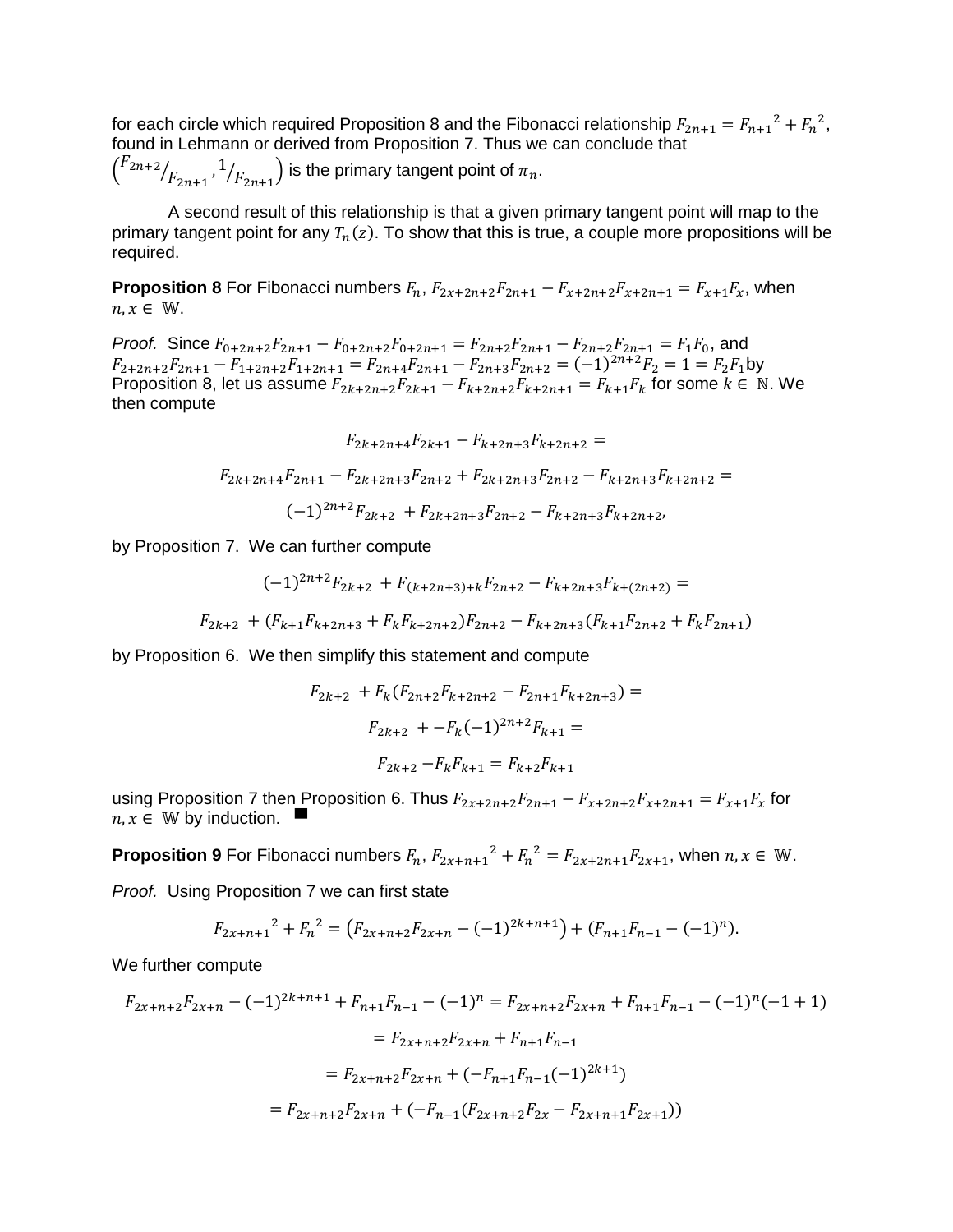$$
= F_{2x+n+2}F_{2x+n} + (F_{n-1}F_{2x+n+1}F_{2x+1} - F_{n-1}F_{2x+n+2}F_{2x}))
$$
  
=  $F_{2x+n+2}F_{2x+n} + (F_nF_{2x+n+2} + F_{n-1}F_{2x+n+1})F_{2x+1} - (F_nF_{2x+1} + F_{n-1}F_{2x})F_{2x+n+2}$   
=  $F_{2x+n+2}F_{2x+n} + (F_{2x+2n+1})F_{2x+1} - (F_{2x+n})F_{2x+n+2}$   
=  $F_{2x+2n+1}F_{2x+1}$ 

using Proposition 6.

**Proposition 10** For Fibonacci numbers  $F_n$  and the linear fractional transformation,  $T_n(z)$ ,  $T_n(z)$ will map the primary tangent point of  $\pi_k$  to the primary tangent point of  $\pi_{n+k}$  where the imaginary component of the center of  $\pi_{n+k}$  and  $\pi_{n+k+1}$  has the sign  $(-1)^n$ , or

$$
T_n\left(\binom{F_{2k+2}}{F_{2k+1}},\binom{1}{F_{2k+1}}\right) = \left(\binom{F_{2(n+k)+2}}{F_{2(n+k)+1}},\binom{(-1)^n}{F_{2(n+k)+1}}\right).
$$

*Proof.* Based on the definition of  $T_n(z)$ , we compute

$$
T_n\left(\frac{F_{2k+2}}{F_{2k+1}} + i/_{F_{2k+1}}\right) = \frac{F_{n+1}\left(\frac{F_{2k+2}}{F_{2k+1}} + i/_{F_{2k+1}}\right) + F_n}{F_n\left(\frac{F_{2k+2}}{F_{2k+1}} + i/_{F_{2k+1}}\right) + F_{n-1}}
$$

$$
= \frac{\frac{F_{n+1}F_{2k+2} + F_nF_{2k+1} + F_{n+1}i}{F_{2k+1}}}{\frac{F_nF_{2k+2} + F_{n-1}F_{2k+1} + F_ni}{F_{2k+1}}}
$$

$$
= \frac{F_{n+1}F_{2k+2} + F_nF_{2k+1} + F_{n+1}i}{F_nF_{2k+2} + F_{n-1}F_{2k+1} + F_ni}.
$$

Using Proposition 6 we can simplify this statement to

$$
T_n\left(\frac{F_{2k+2}}{F_{2k+1}} + \frac{i}{F_{2k+1}}\right) = \frac{F_{2k+n+2} + F_{n+1}i}{F_{2k+n+1} + F_n i}.
$$

We can further compute

$$
T_n\left(\frac{F_{2k+2}}{F_{2k+1}} + \frac{i}{F_{2k+1}}\right) = \frac{(F_{2k+n+2} + F_{n+1}i)(F_{2k+n+1} - F_ni)}{F_{2k+n+1}^2 + F_n^2}
$$

$$
= \frac{F_{2k+n+2}F_{2k+n+1} + F_{n+1}F_n + (F_{2k+n+1}F_{n+1} - F_{2k+n+2}F_n)i}{F_{2k+n+1}^2 + F_n^2}
$$

and use Proposition 7 to simplify to

$$
=\frac{F_{2k+n+2}F_{2k+n+1}+F_{n+1}F_n+((-1)^nF_{2k+1})i}{F_{2k+n+1}^2+F_n^2}.
$$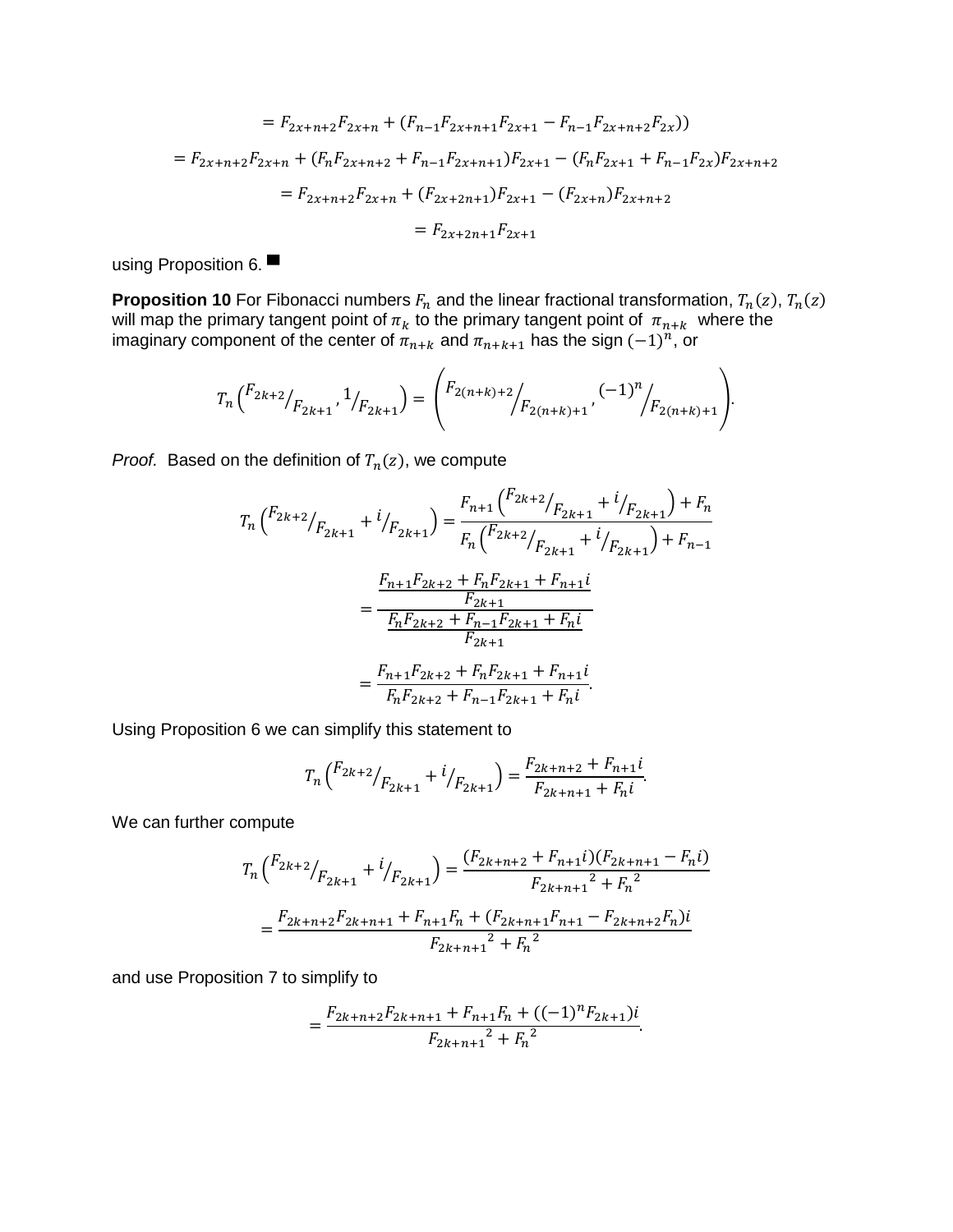At this point we must show that each term in this result can be written as a product of  $F_{2k+1}$  and then simplify to our desired conclusion. Using Propositions 9 and 10, we can do so. Therefore we conclude

$$
\frac{F_{2k+n+2}F_{2k+n+1} + F_{n+1}F_n + ((-1)^n F_{2k+1})i}{F_{2k+n+1}^2 + F_n^2} = \frac{F_{2k+2n+2}F_{2k+1} + ((-1)^n F_{2k+1})i}{F_{2k+2n+1}F_{2k+1}}
$$

$$
= \frac{F_{2k+2n+2} + (-1)^n i}{F_{2k+2n+1}} = \frac{F_{2k+2n+2}}{F_{2k+2n+1}} + \frac{(-1)^n i}{F_{2k+2n+1}}.
$$

Thus  $T_n(z)$  maps the primary tangent  $\frac{1}{2}$  point of  $\pi_k$  to the primary tangent point of  $\pi_{n+k}$  after adjusting the imaginary component.

Now that we have examined  $\pi_n$  through  $T_n(z)$  in detail, we can see what other results we can find from  $T_n(z)$ . Remember  $\pi_n$  could be found with  $T_n(z)$  when we map  $Im(z) = 1$ . What does  $T_n(z)$  look like when we map other lines?

When mapping points from various lines, most cases were not as clean as our starting case. There were certain characteristics that held through the cases which we originally found using  $Im(z) = 1$ , such as the stability of tangent points and the importance of the golden ratio. Indeed since the golden ratio is a fixed point of  $T_n(z)$ , the golden ratio was an anchor for every mapping. However one case in particular offered another Fibonacci relationship which was not readily apparent in our first case.

Where  $Im(z) = 1$  demonstrated the sequence limit of Fibonacci numbers, the vertical line  $Re(z) = 2$  demonstrates a series limit of the Fibonacci numbers. When we map  $Re(z) = 2$ , we find that it produces the circles as illustrated in Figure 5.



Figure 6: The first 8 circles mapped from  $Re(z) = 2$ 

Similar to the  $Im(z) = 1$  map, the original line maps to the largest circle first, which then maps to the next largest, and so on. The circles also progressively move closer and closer to the golden ratio and alternate sides of the golden ratio. Yet in this case, the center of the *n*th circle, starting from the leftmost circle as 1, is at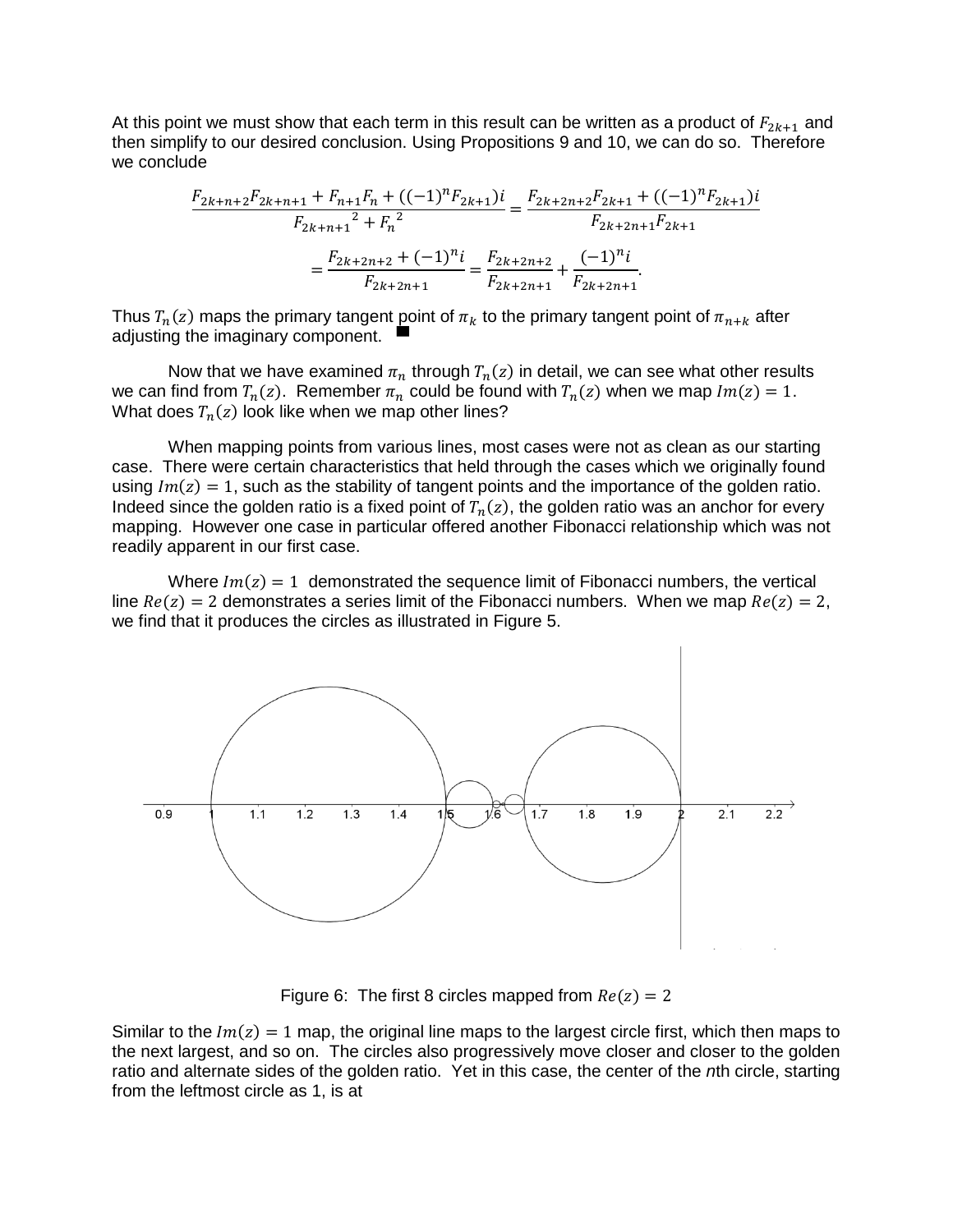$$
\left(\frac{F_{2n+1} + 3F_{n+1}F_n}{2F_{n+2}F_n}, 0\right),\,
$$

and each circle has a radius of  $\frac{1}{2F_{n+2}F_n}$ . Essentially this map takes  $\binom{F_{n+1}}{}$  $\left/_{F_{n}},0\right)$  as the edges of the circles instead of the center point. The difference now is that the circles span the distance between  $\frac{F_{n+1}}{F_n}$  and  $\frac{F_{n+3}}{F_{n+2}}$ , which is the diameter of each circle:  $\frac{1}{F_{n+2}}$  $\frac{1}{F_{n+2}F_n}$ . The result is that the sum of the diameters of circles where *n* is odd, which can also be written as  $\sum_{n=1}^{\infty}$  $\frac{1}{F_{2n+1}F_{2n-1}}$ , is equal to  $\phi - 1$ , or  $\phi^{-1}$ . To confirm this conclusion we will take the limit of the partial sums of the diameters of the circles.

**Proposition 11** For Fibonacci numbers  $F_n$ ,  $\sum_{K} \frac{1}{\sqrt{1 - x^2}}$  $\frac{1}{F_{2n+1}F_{2n-1}} = \phi^{-1}.$ 

*Proof.* To determine what the partial sum generally is, we will look at the first few cases. We compute that

$$
s_1 = \frac{1}{2}
$$
  
\n
$$
s_2 = \frac{1}{2} + \frac{1}{10} = \frac{3}{5}
$$
  
\n
$$
s_3 = \frac{3}{5} + \frac{1}{65} = \frac{8}{13}
$$

Once again we find the Fibonacci numbers present and generalize that

$$
s_k = \frac{F_{2k}}{F_{2k+1}}.
$$

However to truly know that this is the partial sum, we can use induction. We already have shown the first few examples, so let us assume that  $s_j = \frac{F_{2j}}{2}$  $\sqrt{F_{2j+1}}$  for some  $j \in \mathbb{N}$ . Then we find

that

$$
s_{j+1} = s_j + \frac{1}{F_{2j+3}F_{2j+1}}
$$
  
=  $\frac{F_{2j}}{F_{2j+1}} + \frac{1}{F_{2j+3}F_{2j+1}}$   
=  $\frac{F_{2j+3}F_{2j} + 1}{F_{2j+3}F_{2j+1}}$   
=  $\frac{(F_{2j+3}F_{2j} + (-1)^{2j})}{F_{2j+3}F_{2j+1}}$   
=  $\frac{F_{2j+2}F_{2j+1}}{F_{2j+3}F_{2j+1}}$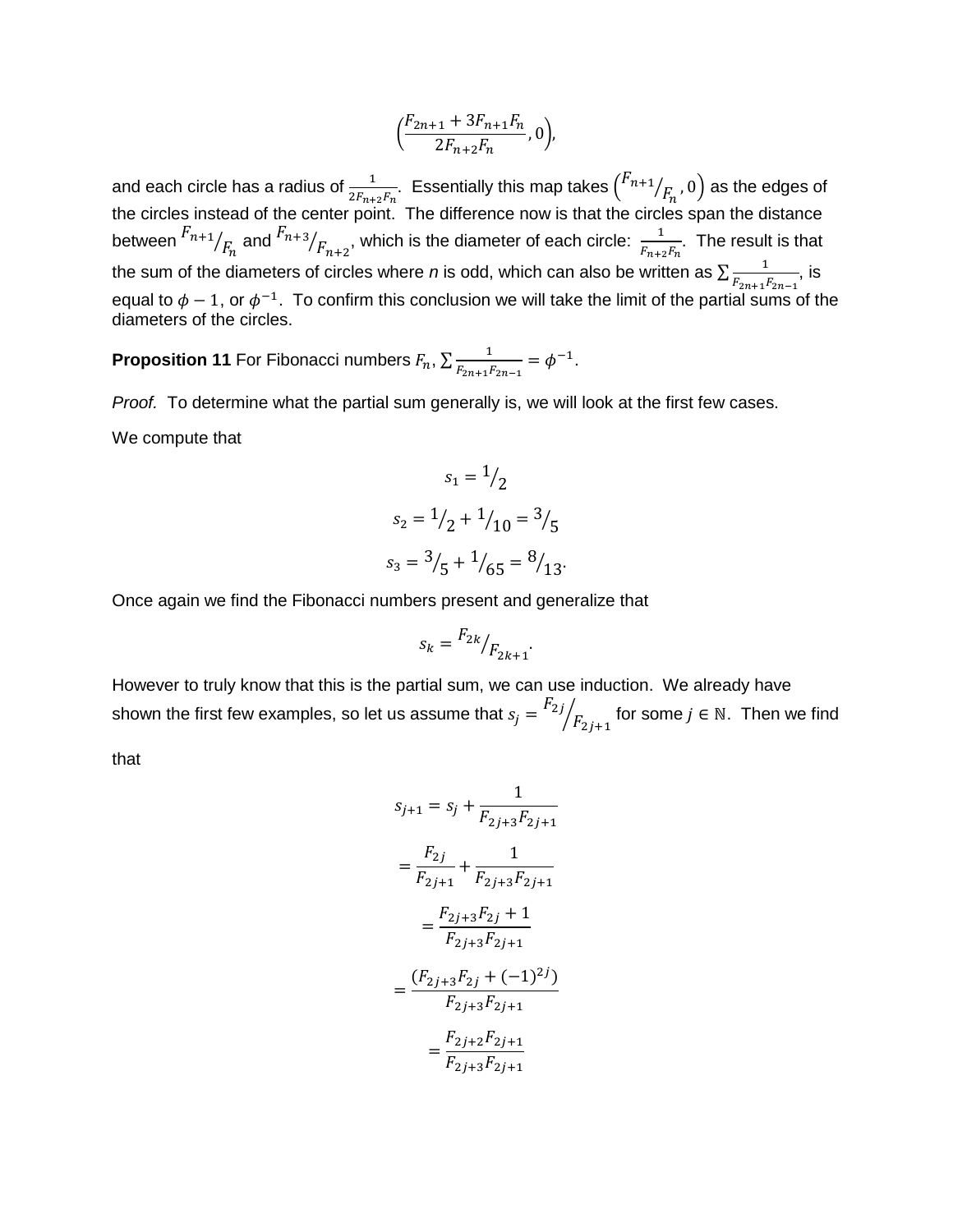$$
=\frac{F_{2j+2}}{F_{2j+3}}.
$$

using our extra conclusion of our first relationship. Therefore, since  $s_j = \frac{F_{2j}}{F_{2j}}$  $\sqrt{F_{2\,j+1}}$  implies

$$
s_{j+1} = \frac{F_{2j+2}}{F_{2j+3}}
$$
, we conclude that  $s_k = \frac{F_{2k}}{F_{2k+1}}$  for  $k \in \mathbb{N}$ .

Now we only need to observe that Proposition 5 implies that  $\binom{F_n}{}$  $\mathcal{N}_{F_{n+1}}$   $\rightarrow \phi^{-1}$ , and that  $\int_0^F z k$  $\sqrt{F_{2k+1}}\big)$  is a subsequence of  $\binom{F_n}{k}$  $\sqrt{F_{n+1}}$ ). Therefore  $\binom{F_{2k}}{F_{2k}}$  $\mathcal{L}_{F_{2k+1}}$   $\rightarrow \phi^{-1}$  and  $\Sigma \frac{1}{F_{2n+1}P_{2n+1}}$  $\frac{1}{F_{2n+1}F_{2n-1}} =$  $\phi^{-1}$ . ■

### **4 Conclusion and Directions for Further Research**

While the Fibonacci sequence and many of its relationships are previously known, we have demonstrated another way to explore Fibonacci numbers. Based on the geometry of circles which use Fibonacci numbers, we can effectively detect and prove Fibonacci relationships. Furthermore, the map  $T_n(z)$  allows us to gain a more precise understanding of these circles and find variations. Since all of these variants are based on Fibonacci numbers, there may easily be more relationships to be found working with them. However during the course of this exercise, certain other topics arose which may be of use for further research.

In the present paper we showed that the primary tangent points of  $\pi_n$  are stable in  $T_n(z)$ . However we excluded a complete proof of whether or not the secondary tangent points were stable. Thus far we used a similar approach understanding both the secondary tangent points as the primary tangent points. When we did so, it quickly became clear that the points were not directly based on Fibonacci numbers. However, if we define a sequence based on the first few secondary tangent points, we find a Fibonacci-like sequence which we will refer to as a *J*sequence. This sequence is defined in Appendix A, which includes some initial relationships with Fibonacci numbers based on the definition. The *J*-sequence may be part of some larger sequence, but for the moment, we have sought to understand it only in terms of the numbers found using  $T_n(z)$ . Presently we do not have a proof showing that the secondary tangent point  $\left(\frac{J_{2n+2}}{I_{2n+2}}\right)$  $\frac{J_{2n+2}}{J_{2n+1}}, \frac{1}{J_{2n}}$  $\left(\frac{1}{J_{2n+1}}\right)$  is stable but we propose that it is stable. Perhaps in the course of such a proof, new relationships will be found between these sequences that may shed more light on both the *J*-sequence and the Fibonacci sequence.

At the same time, in searching for useful variations based on  $T_n(z)$ , one mysterious phenomenon repeatedly occurs. As we adjust various diagonal lines, one of the circles becomes so large that it straightens into a line that intersects with the original line. In general it seems that this happens when one of the circles, or the original line, goes through the origin. Appendix B shows a progression of this phenomenon based on the rotation of a single line and the first four circles. However what is interesting is that in each case, when a circle comes to intersect with the original line, it also intersects with  $x = .5$ . At this point, we are not aware of the significance of this phenomenon. It may relate to the importance of .5 being the exact center of  $\phi$  and  $(-\phi)^{-1}$  when  $T_n(z)$  is used with  $T_n^{-1}(z)$ , but it is still unclear.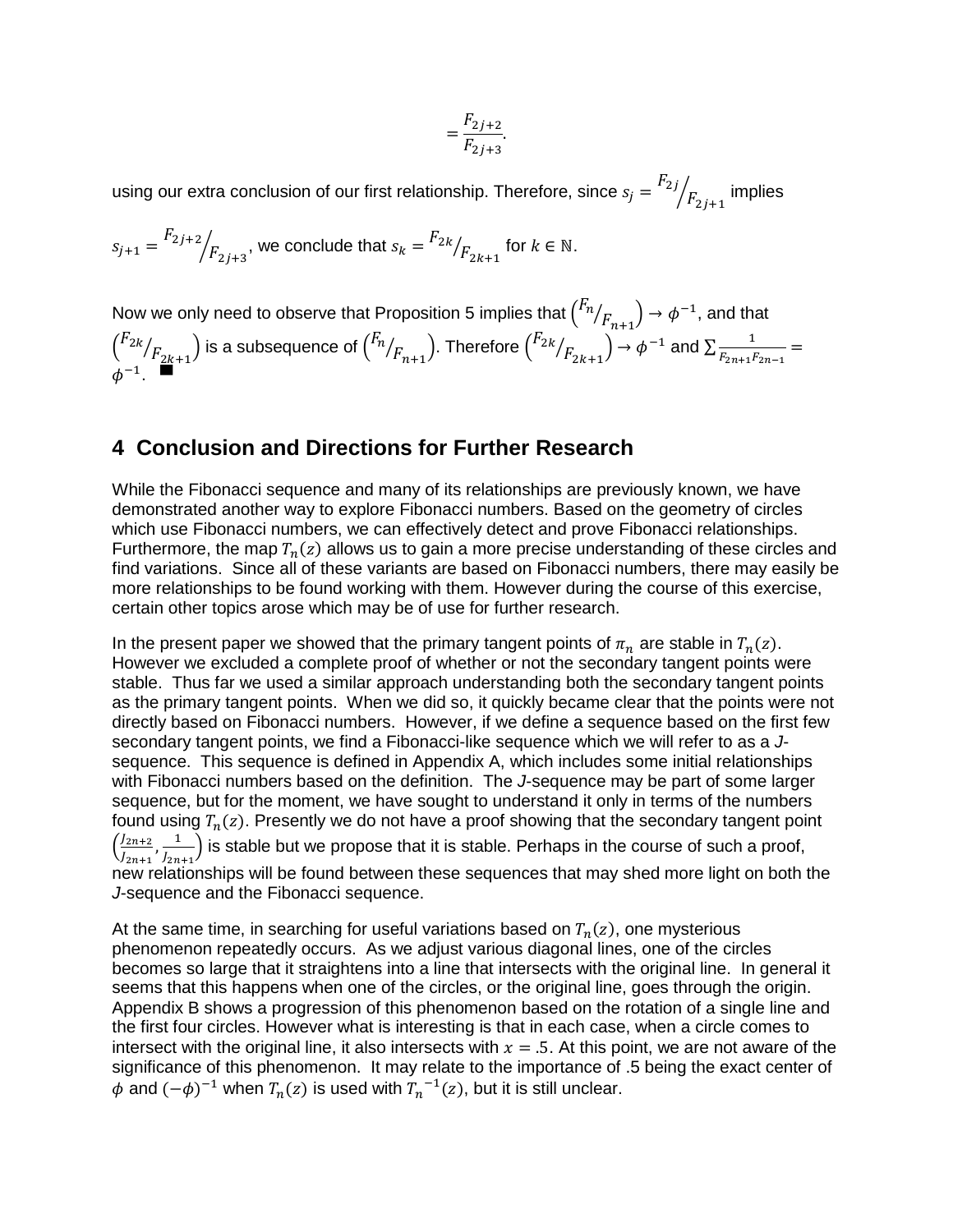At the same time, matrices may also be applied to these circles to learn more about the Fibonacci numbers and  $T_n(z)$ . Matrices in themselves are already an incredibly helpful way of understanding Fibonacci sequences. For example, the matrix  $M_n = \begin{bmatrix} 1 & 1 \ 1 & 0 \end{bmatrix}$  $\begin{bmatrix} 1 & 1 \\ 1 & 0 \end{bmatrix}$  $\boldsymbol{n}$ generates Fibonacci numbers when raised to a power, and its determinant leads to Proposition 5; among other conclusions. The matrix  $M_n$  can also be understood as just one case of a much larger general structure of sequence generation [5]. In addition to whatever Fibonacci relationships are a result of the matrix itself, the manner in which  $M_n$ , or similar matrices affect  $\pi_n$  or  $T_n(z)$  is another exciting direction for investigation.

*Acknowledgement.* The graphs were created using Geogebra, a very useful program available on the Geogebra website.

# **References**

[1] Lehmann, I. and Posamentier, A, *The (Fabulous) Fibonacci Numbers*, Prometheus Books, Amherst, 2007.

[2] Meyer, J., *Fun with Mathematics*, The World Publishing Company, Cleveland, 1952.

[3] Snavely, M., *Notebook for Complex Variables*, Reproduced by photocopy from the author's manuscript, 2014.

[4] Snavely, M., *Notebook for Real Analysis*, Reproduced by photocopy from the author's manuscript, 2014.

[5] Vajda, S., *Fibonacci & Lucas Numbers, and the Golden Section- Theory and Applications*, Ellis Horwood Limited, Chichester, 1989.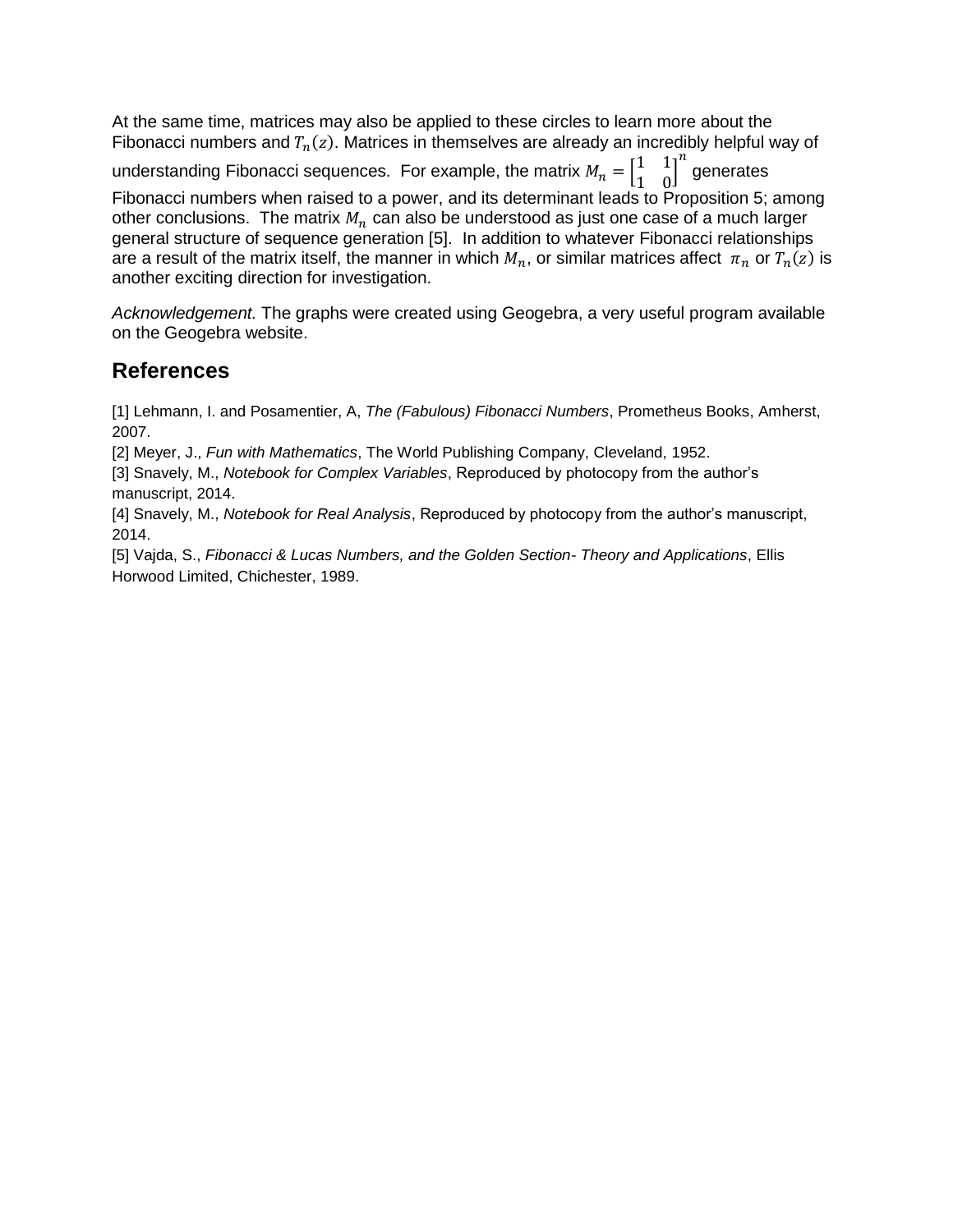# **Appendix A**

Define the *J*-sequence as the sequence where  $J_0 = 0$  and  $J_1 = 1$  and  $J_n = J_{n-1} + J_{n-2} + 2k$ where  $k = 0$  if  $n$  is even and  $k = (-1)^{(n+1)/2}$  if  $n$  is odd when  $n \geq 2$ . This definition produces the following sequence.

|                                                                     |  |  |  |  |  |  |  |  | 1 2 3 4 5 6 7 8 9 10 11 12                                                               |  |  |
|---------------------------------------------------------------------|--|--|--|--|--|--|--|--|------------------------------------------------------------------------------------------|--|--|
|                                                                     |  |  |  |  |  |  |  |  | $\begin{vmatrix} 1 & 2 & 5 & 7 & 10 & 17 & 29 & 46 & 73 & 119 & 194 & 313 \end{vmatrix}$ |  |  |
|                                                                     |  |  |  |  |  |  |  |  | 2 0 -2 0 2 0 -2 0 2 0                                                                    |  |  |
| Figure 7: The first 12 terms using the definition of the J-sequence |  |  |  |  |  |  |  |  |                                                                                          |  |  |

At this point we are aware of the following relationships based on this definition of the sequence when *n* is a natural number based on Fibonacci relationships offered by Vajda.

- $3F_{n+2}^2 = J_{2n+2} + J_{2n+1}$
- $J_{2n+1} = 3F_{n+1}^2 + 2(-1)^{n-1} = F_{n+2}^2 + F_n^2$
- $F_{n+1}J_{2n+1} F_n J_{2n+2} = F_{n+2}(-1)^n$
- $J_{2n+1} 2F_n^2 = F_{n+1}(F_{n+2} + F_n)$